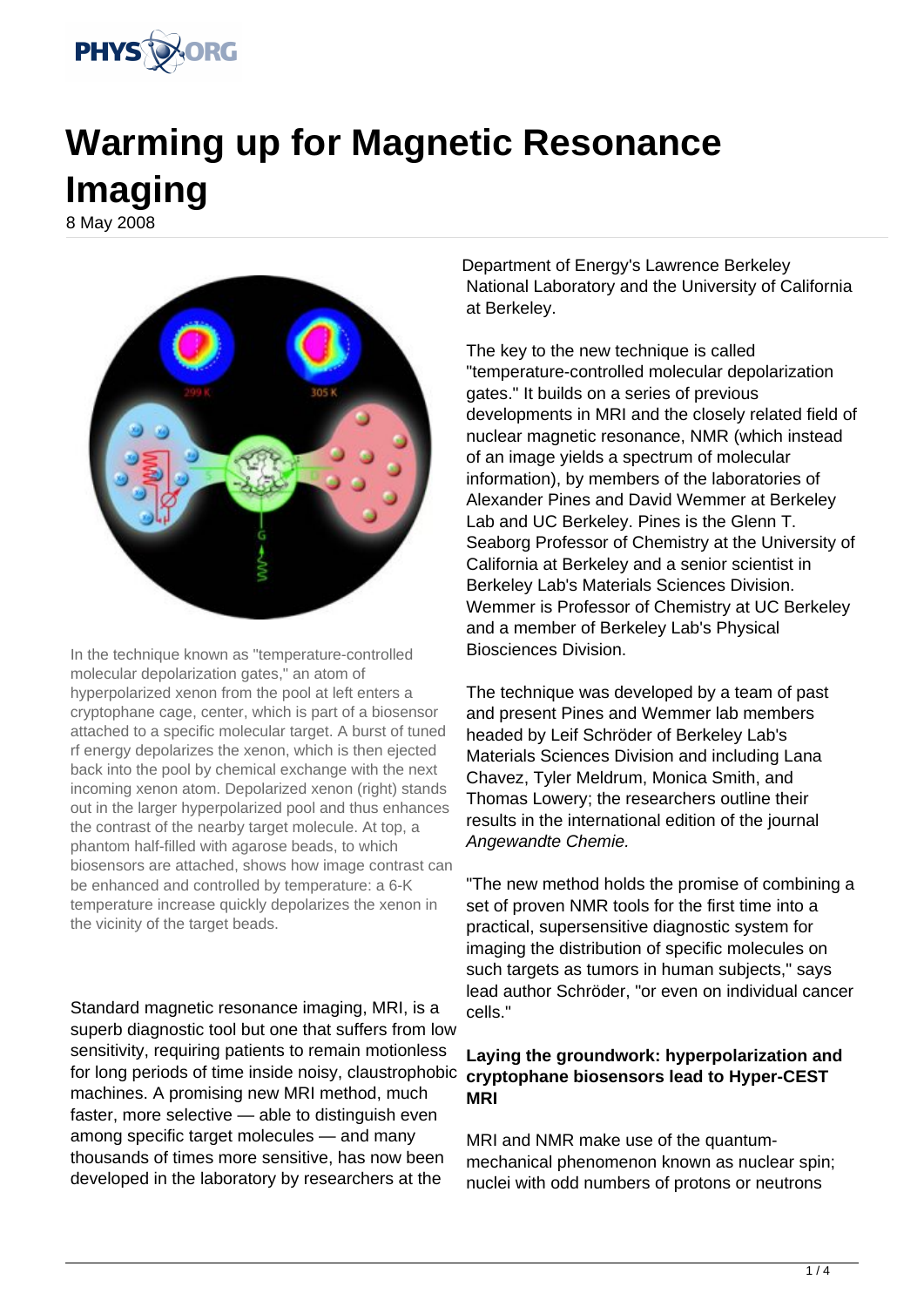

have net magnetic moment and will orient themselves like tiny bar magnets, spin "up" or spin "down," in a strong magnetic field. If the spinning nuclei are knocked off-axis by a jolt of radiofrequency (rf) energy, they wobble or precess at a characteristic rate, a rate that is strongly conditioned by their immediate chemical neighbors. During a certain relaxation time (typical of each atomic species in a specific environment), the nuclei reorient themselves and emit a radio signal that reveals both their position and their chemical surroundings.

The spin-up state requires fractionally less energy, so there's typically a slight excess of spin-up nuclei, about one in a hundred thousand (.001 percent), and it's this tiny difference that yields a useful signal. In clinical settings MRI is usually done using The trick then is to depolarize the xenon nuclei in hydrogen nuclei, protons, which are ubiquitous in the human body. But other nuclear species, notably to outline the target in high contrast against the the noble gas xenon, offer advantages over hydrogen that in the case of xenon include a virtual absence of background signal, since there is no xenon in biological systems.

Xenon is particularly useful in MRI and NMR because the spins of its nuclei are readily polarized, in a process involving contact with rubidium vapor irradiated with a laser beam. In such "hyperpolarized" xenon, the excess of spin-up nuclei can be as much as 20 percent, which gives a far stronger signal than hydrogen's .001 percent spin-up excess. Moreover, hyperpolarized xenon has a much longer relaxation time than hydrogen.

Now add the ability to associate a single xenon nucleus with a specific molecular target, for example a protein or sugar on the surface of a cancer cell. To do this, the Pines and Wemmer labs have created biosensors equipped with cages that take up and hold onto xenon atoms; the cages, molecules called cryptophanes, are linked to ligands that target specific molecules of interest. Xenon biosensors engineered with several different ligands can be used at the same time; once in place, biosensors carrying hyperpolarized xenon can localize the MRI signals from a range of different molecules on the target.

The final advance underlying the new technique is

called Hyper-CEST: hyperpolarized xenon chemicalexchange saturation transfer. While biosensors can bring the xenon to specific molecular targets, in realistic applications relatively few of these are present, only about one percent compared to the total amount of free xenon injected near that target. The signal from the polarized xenon inside the biosensor cages is consequently much fainter than that from the uncaged polarized xenon nearby.

"About 60 percent of the biosensor cages are filled with xenon," says Schröder, "but the problem is, you get only a tiny, broad NMR signal from the xenon when it is inside the cage. On the other hand, you have thousands of xenon nuclei just sitting around the cage."

the immediate vicinity of the cages, which will serve surrounding hyperpolarized xenon pool. This is done through chemical exchange, as xenon atoms are constantly entering and leaving the biosensor cages.

A polarized xenon atom from the pool enters the cryptophane cage, which alters the xenon's resonance frequency, allowing it to be depolarized by rf radiation tuned to a specific frequency. The depolarized xenon atom is then exchanged for a new, incoming polarized atom and reenters the pool. In this way the buildup of nearby depolarized nuclei quickly outlines the target.

Because it produces a much stronger signal, Hyper-CEST acquires images thousands of times faster than would imaging the caged xenon directly. Yet it retains the great advantages of cryptophane biosensors, including their ability to "multiplex," or detect different targets at the same time.

"Slight differences in cage composition, involving only a carbon atom or two, affect the frequency of the signal from the xenon and produce distinct peaks in the NMR spectrum," says team member Tyler Meldrum, of the Materials Sciences Division. "If we design different cages for different xenon frequencies, we can put them all in at once and, by selectively tuning the rf pulses, see peaks at the frequencies corresponding to each kind of cage."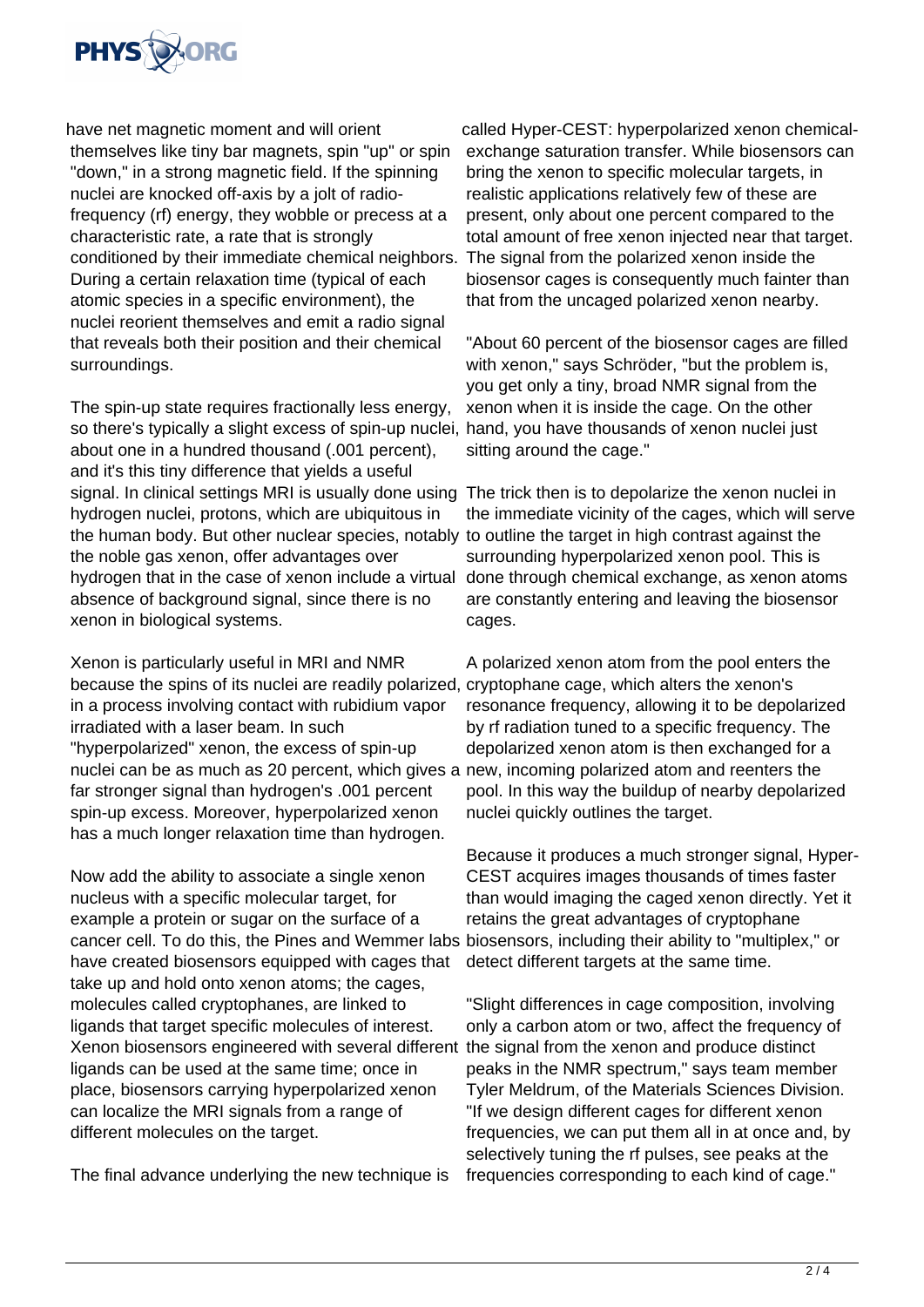

## **The final step**

The processes described above — hyperpolarizing the xenon, caging it in biosensors, and building up depolarized xenon in the immediate vicinity of the target through chemical exchange and selective bursts of rf radiation — led to the development of Hyper-CEST MRI. But until now, Hyper-CEST MRI has only been tested at room temperature.

Using biosensor cages as temperature-controlled molecular depolarization gates makes Hyper-CEST MRI possible at a range of higher-than-room temperatures. Because the technique regulates the controlled depolarization is a breakthrough for NMR exchange rate of hyperpolarized-to-depolarized nuclei through the cages, biosensors regulated this way have been nicknamed "transpletors," by analogy to the transistors that act as gates for the flow of electrons from source to drain in electronic systems.

Hyper-CEST at a range of temperatures has many advantages. Most basic is that biomedical MRI must operate at body temperature. Aside from this practical consideration, temperature determines the rates at which different kinds of cryptophane-cage hosts react with their xenon-atom guests. And increasing temperature dramatically increases chemical exchange rates.

"At room temperature, a xenon atom will stay approximately 50 milliseconds inside the cage before it leaves again," says team member Monica Smith, of Berkeley Lab's Physical Biosciences Division. "Approaching body temperature, the time inside the cage decreases by at least factor of 10."

The ability to achieve high-contrast images, multiplexed to identify a range of molecular targets, and to do so in a short time, offers many benefits to patients and physicians.

"Doctors attempting to characterize tumors very often have to take biopsies, and that's painful for the patient, so they usually prefer to take only one biopsy," says Schröder. "But then they have to run all their tests on this very little tissue. So they would be happy with a method where you have a toolbox of sensors, you throw them all in and wait to let them bind, and then do your tests at the different

frequencies and you see what sensors are present, detecting the different proteins. We showed that the exchange rate is so high at increased temperature that you can use a very selective rf pulse."

Enabling fast, sensitive, molecule-specific NMR and MRI in humans and other living subjects is perhaps the most evident advantage of the new technique, but possible applications don't end there. For example, the method offers a better way to study chemical exchange in nanostructures like zeolites, which are important in catalysis, or in versatile carbon nanotubes. Temperatureand MRI that will find uses in a variety of fields.

"Temperature-controlled molecular depolarization gates in nuclear magnetic resonance," by Leif Schröder, Lana Chavez, Tyler Meldrum, Monica Smith, Thomas J. Lowery, David E. Wemmer, and Alexander Pines, will soon appear in the international edition of Angewandte Chemie and is available online to subscribers at [dx.doi.org/10.1002/anie.200800382](http://dx.doi.org/10.1002/anie.200800382) .

Source: Berkeley Lab